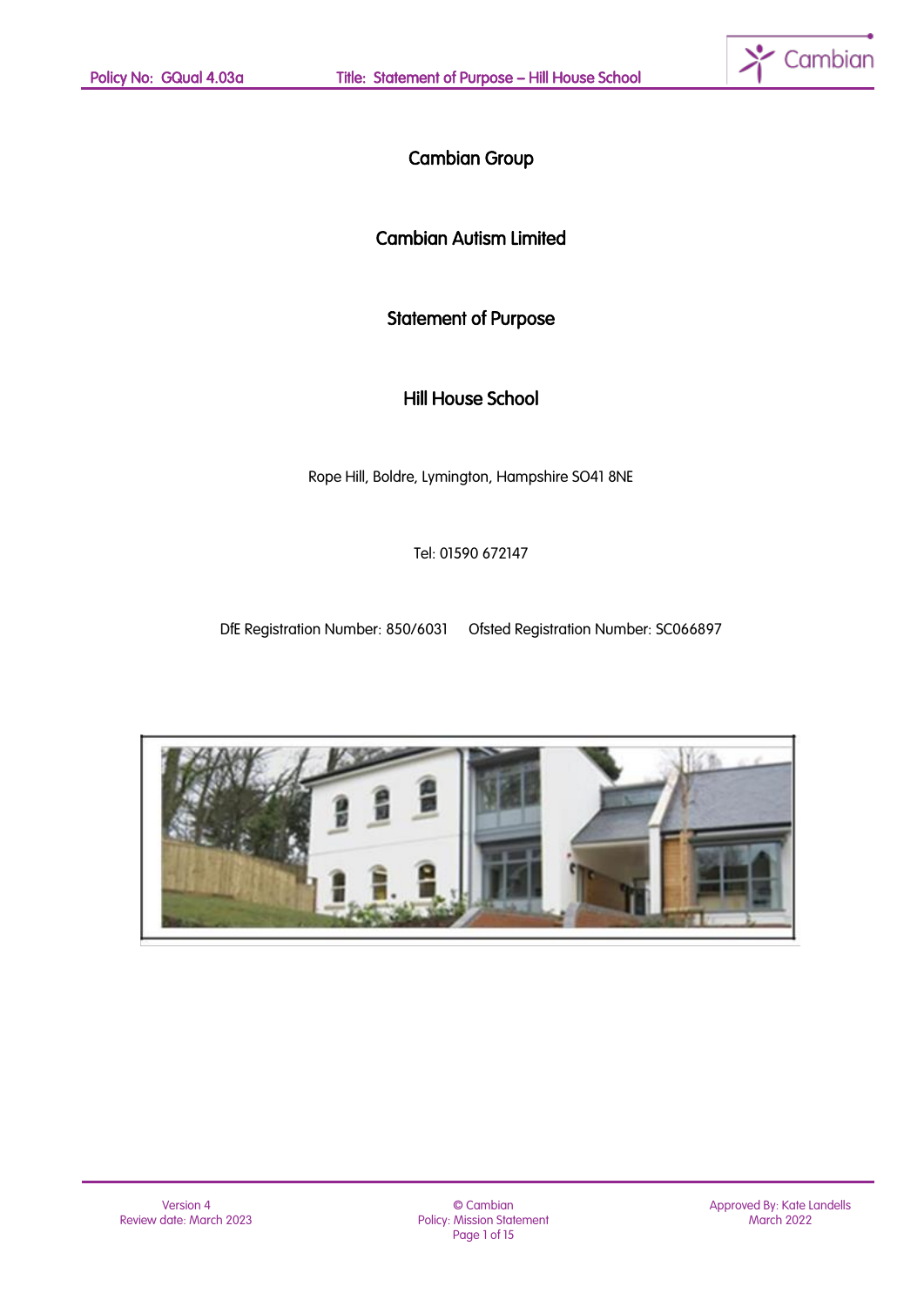

# Hill House School

#### Matters included in this Statement of Purpose:

# COVID-19 UPDATE

Hill House School operate in alignment with the latest Government COVID-19 guidance. As with the wider population, we work alongside the ongoing challenges of COVID-19 by carrying out risk assessments, following all the necessary hygiene protocols, maintaining social distancing wherever possible and keeping parents and carers fully informed of any issues that may impact us.

From the second half of the Spring term 2022 our students have returned to class and college-based learning. Our curriculum approach during this term will take into consideration the transition from home-based to classbased learning.

We will continue to provide a broad and balanced curriculum, a curriculum that allows our students to engage in rich and varied learning experiences. We will continue with the home-based learning timetable in the lower school which includes the core curriculum, Literacy, Numeracy, PSHE and PE. Alongside this the students in college will continue to study topics related to their OCR Life and Living Skills accreditation.

### QUALITY AND PURPOSE OF CARE

### 1. A Statement of the range of needs of the children for whom it is intended that the children's home is to provide care and accommodation.

Hill House School is part of the Caretech Group and is a 52-week residential school specialising in the care, education and therapy of up to 31 Students of both sexes between the ages of 11 and 19, described as having an autistic spectrum condition and a range of associated needs. Our Students will typically have associated severe learning difficulties and may display challenging behaviours. Our Students would normally have an Education, Health and Care Plan (EHCP). Their abilities, both academically and communicatively, will vary and may span a wide range. Hill House School maintains an ethos of individual learning through experience with the aim to support our Students to achieve independence and appropriate community access at their level. This approach will include fully integrated clinical and therapeutic support. Hill House has 28 residential placements and can offer the flexibility of a day placements for up to 3 local Students.

### 2. Details of the home's ethos, the outcomes that the home seeks to achieve and its approach to achieving them.

The aim of Hill House is to enable each and every one of our Students to achieve their personal best; however it is defined by them or for them. Everything we do is directed towards achieving this aim. Key objectives for our Students are the improvement of communicative skills, social skills including progress in self-management of behaviour, independence and life skills, to increase self-awareness of physical health and well-being. Through the use of AAC – from Talking Mats, tablets and other communication aids including new SMARTBOX technology, Students are consulted about different aspects of their care, from food to off-site activities. We have a nonaversive, positive multi-disciplinary approach which is integrated across all settings. Staff and student wellbeing is a priority.

### 3. A description of the accommodation offered by the home, including—

(a) How accommodation has been adapted to the needs of children;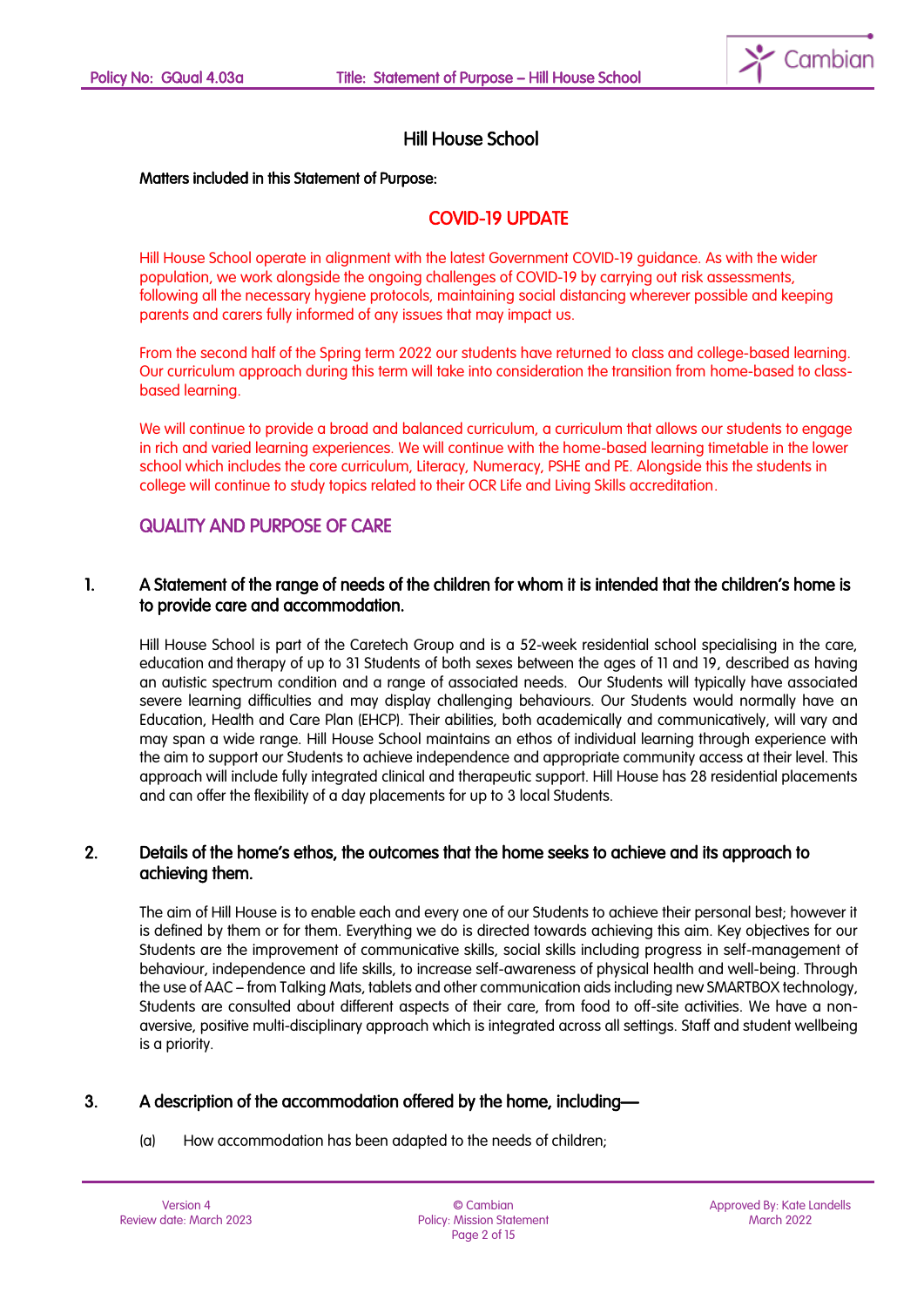

Students are accommodated in six living groups which vary from four to five Students maximum. To promote socialization, young people may be educated in different groups at school. This enables Students to experience living with others and to develop relationships and tolerance of other people. Each living group has its own lounge and dining area. All bedrooms are single occupancy and have a range of bathing facilities in each area, including some en-suite bathrooms. The school is set in large grounds and educational and leisure facilities include the classrooms, therapeutic and sensory rooms, an art, design & technology room, Library, an assembly hall/gymnasium, an immersive film therapy room, a music room and The Hub – a playground with outdoor cardio equipment, swings and trampoline together with an adventure play track, an allotment garden and field. The accommodation and facilities at the school are spacious and provide a homely environment specifically designed to meet the needs of young people, for whom a shared living experience may be a challenge. The environment is made safe for our Students in subtle but effective ways. The premises are accessible to all those who need to use them in keeping with the Equality Act 2010. The School and Home environment are committed to promoting sustainability and have a published One Planet Living action plan which is a live document on oneplanet.com.

Bedrooms are furnished in consultation with Students and families wishes according to individual needs and tolerance levels. Parents are encouraged to add additional personal touches to the bedrooms by providing photos, toys and personal belongings. The school provides a uniform and additional clothing is provided by parents or staff may shop with Students to purchase items on the parents' behalf, should they so wish. Although the school encourages Students to respect their own and others property, possessions and belongings are kept at school at the owner's risk.

(b) The age range, number and sex of children for whom it is intended that accommodation is to be provided; and

Age range at Hill House is from 11yrs to 19yrs. It is a co-educational environment for up to 31 young people.

(c) The type of accommodation, including sleeping accommodation.

All Students have their own rooms with en-suite or shared bathroom adjacent. In the main house, all living accommodation is situated on the ground floor within 3 specified house areas and house bedrooms are on the 1st floor, within 3 defined home areas reflecting the ground floor accommodation. Our aim is for a homely environment and we have carried out work to divide the main house into 3 homes.

#### A description of the location of the home.

Hill House School is located within the village of Boldre, in the New Forest. It is just a short drive from a range of local beaches and is situated within the wide acreage of the New Forest National Park. We are close to a main line railway station at Brockenhurst with regular trains nationwide. Bournemouth, Southampton and Winchester are all within easy reach. The school benefits from a rural setting with generous grounds and Students access the small village shop which is minutes away from the school campus. The area has been risk assessed as a suitable low risk location for a Children's Home.

#### 4. The arrangements for supporting the cultural, linguistic and religious needs of children.

All our Students benefit from a highly individualized programme to meet their needs, offering flexibility and choice within appropriate amounts of structure. We recognise and respect each of our Students' dianity, privacy, diversity and independence needs. Customs, rituals, religions and cultures are recorded where the individual is not able to express themselves in order that staff can support the individual to engage in activities.

Each individual has a Master Care File which includes all information relating to the Placement Plan and has personalised learning and behaviour support programmes linked to the individual's Education, Health and Care Plan (EHCP) within which individual choice, community access and independence will be paramount. These aims are enabled by giving our young people time and opportunity to engage in social activities, sports, hobbies and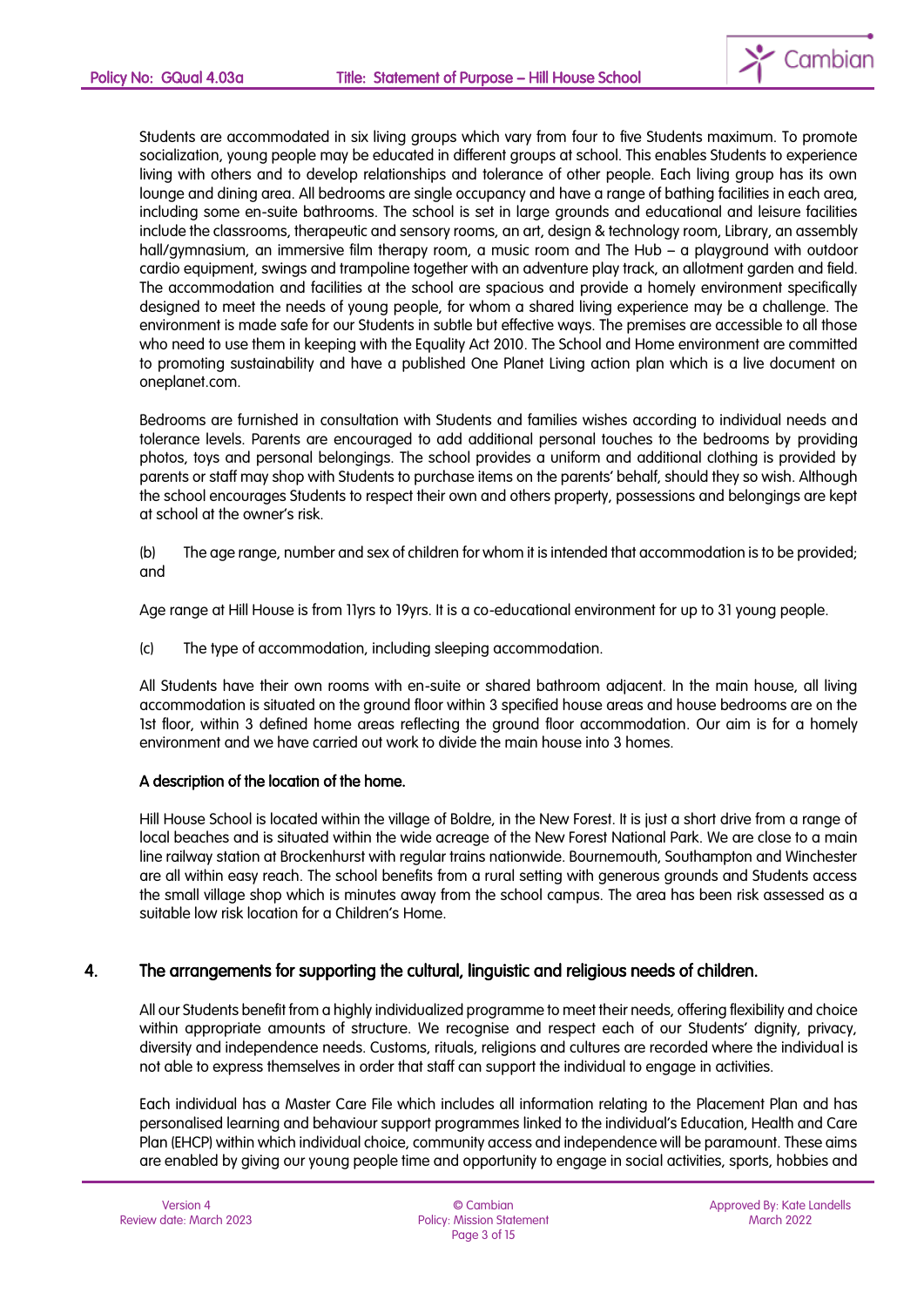

other leisure interests both on and off-site. For the young people at Hill House School much of these will be of a sensory and therapeutic nature. We have high expectations geared to each individual and are committed to helping our young people to reach their full potential.

All elements of the Placement Plan (within the Individual Master Care File) are contributed to by staff and, where applicable, the young person, social worker and parents to enable everyone around the Student, including care, therapy and education teams, to work consistently with shared individual Education Plans, taking into account any cultural, linguistic and religious needs. These are reviewed internally on a termly basis at IEP Review meetings to support progress towards EHCP agreed outcomes. As part of the ongoing placement review process, there are six-monthly reviews of the young person's progress, in which they are encouraged to participate and include their thoughts and feelings on the process. This opportunity for the Student's voice in the review may often be carried out by our Speech & Language therapist prior to the review and shared in visual content. The reviews will be carried out in conjunction with authority representatives and parents/carers. Some Students are able to attend review meetings.

Our Students have access to 1:1 staffing during the school day and when high learning demands are placed upon them with reduced ratios to promote less dependence at more relaxed leisure times, when appropriate. Additional staff support is available to support challenging incidents should this be necessary or for community excursions. A waking night-staff team continues the support provided by day staff. Transport off-site is provided by mini buses and people carrier. The Students have access to local shops, the beautiful New Forest as well as the coast with larger city amenities to hand. For those Students for whom this is a challenge, opportunities for similar experiences will be set up on-site or within other safe facilities. The safety of our Students is paramount.

The company also has comprehensive quality assurance procedures in place to monitor and audit the service level of care provided at Hill House School. Staff across teams are closely involved in this regular audit process to ensure that accountability and full understanding of service needs are aligned. We have a strong ethos of risk assessment as a safe means of enabling the Students to undertake activities that will be of benefit to them that has been developed within the Group. Emergency procedures and fire precautions are clearly indicated throughout the buildings with 3 clear zonal evacuation procedures. There is a procedure in place for notification of significant events. Safeguarding is on every agenda.

Our Fire Precautions and Emergency Procedures are in line with the detailed Caretech policy. These procedures include fire safety training, fire evacuation drill, provision of fire extinguishers, fire notices, regular checking of fire doors, fire alarms and appliances and arrangements for reporting potential hazards. Hill House School has a Business Continuity Plan which covers action to be taken in the event of any emergency.

Before appointment, all staff members are required to give permission for checks to be carried out at an enhanced level by the Disclosure and Barring Service. This, together with rigorous safer recruitment and selection procedures, ensures that only those who are suitable to work with our very special young people are permitted to do so. Independent Persons from the NYAS service are appointed by the Caretech Group and assist in making sure all our Students are well cared for. All staff members receive training in 'Awareness of Abuse' and 'Prevent' as well as in bullying, anti- discrimination and the rights of the individual. Updates are annual and assigned to all staff via an e-learning system as well as through face-to-face safeguarding training; other workshops on this subject are held, which all staff attend. Regular care day training sessions are organised, supported with a range of trainers. The Education team also benefit from five dedicated Inset days throughout the school year.

### 5. Details of who to contact if a person has a complaint about the home and how that person can access the home's complaints policy.

Caretech is committed to providing the highest quality service to Students, parents, local authorities, social services and health authorities. We believe that our Students have the right to comment upon the service provided for them, to be involved in decisions relating to that service and to make complaints where they consider the service is unsatisfactory, for whatever reasons. An 'individual friendly' version of the complaints procedure has been designed in order to make it accessible to all Students and 'How to Complain' information is publicly

© Cambian Policy: Mission Statement Page 4 of 15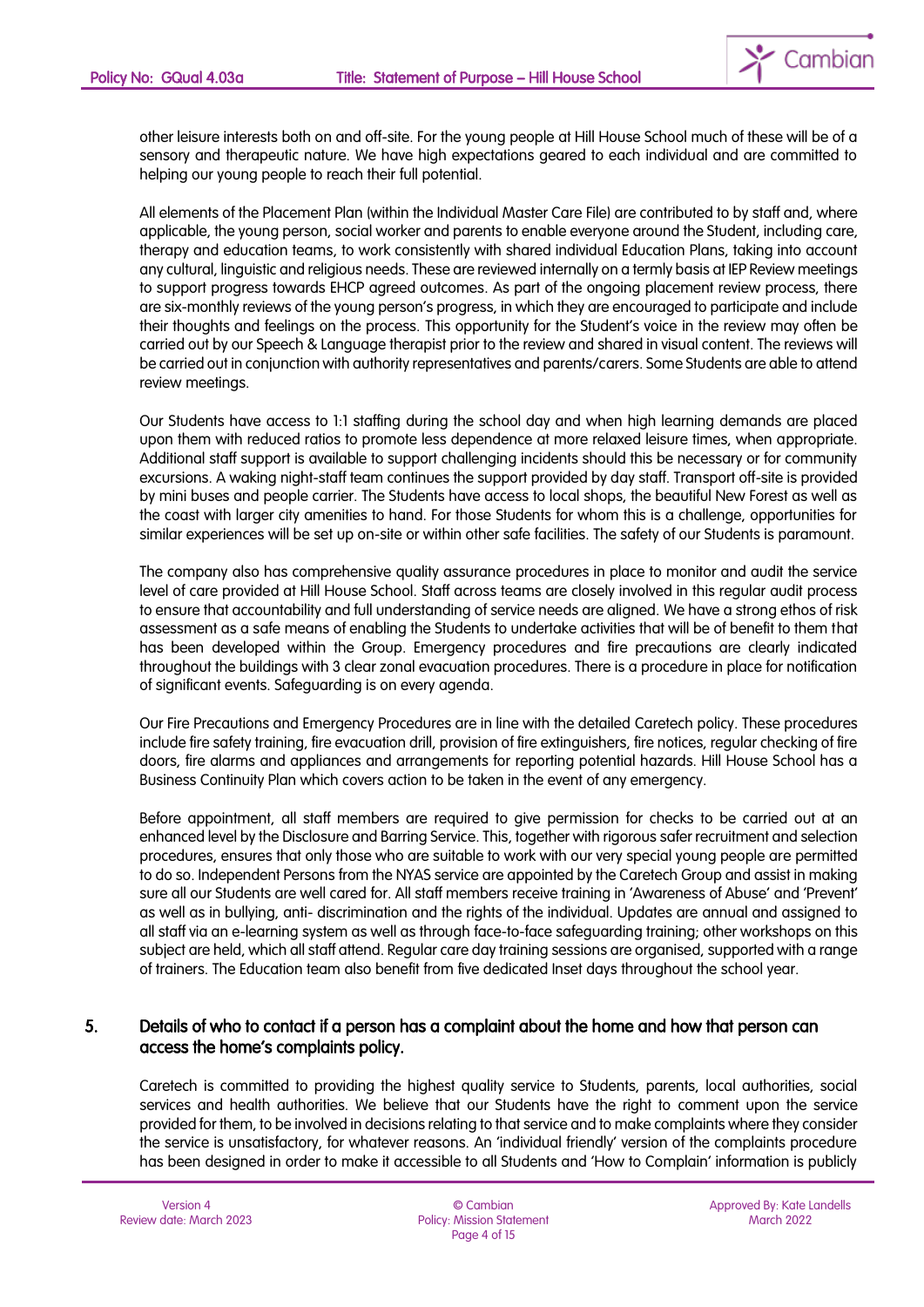

displayed in a format which is accessible to the Students in our care as well as to our visitors. If a person acting on behalf of an individual wishes to raise an issue they will be invited to discuss it with the Manager or Deputy. If following this discussion, the individual's representative remains dissatisfied with the outcome, the individual's social worker will be invited to visit.

The individual and their representative can at any time contact OFSTED to raise a complaint.

**Ofsted** National Business Unit, 3rd Floor Royal Exchange Buildings St Ann's Square Manchester M2 7LA

Tel: 0300 1231232

Email: enquiries@ofsted.gov.uk

All complaints are recorded in the Complaints File, which is reviewed by the manager and the Regulation 44 monitoring procedure. Our aim is to be able to deal with any complaints in an informal manner within 3 days to seek a swift resolution. In the event that this is not possible and the complainant wishes to take the formal route, we ensure this is acknowledged, investigated and addressed within an agreed timescale as detailed within our complaints policy and procedures. All staff are trained in this policy and copies are available to parents/carers, authorities and staff and to Students in a simplified format. Posters are displayed on notice boards and leaflets are available for Students and staff on which complaints can be recorded for the attention of our Group Directors. An independent Advocacy Service is available to all young people via NYAS. This is promoted to all young people.

### 6. Details of how a person, body or organisation involved in the care or protection of a child can access the home's child protection policies or the behaviour management policy.

Via the Hill House website link - http://www.cambiangroup.com/Hill-House-School

Alternatively to call 01590 672147 and request a written version to be posted.

### VIEWS, WISHES AND FEELINGS:

### 7. A description of the home's policy and approach to consulting children about the quality of their care.

The aim of Hill House is to enable each and every one of our Students to achieve their personal best; however it is defined by them or for them. Everything we do is directed towards achieving this aim. Key objectives for our Students are the improvement of communicative skills, social skills including progress in self-management of behaviour, independence and life skills, to increase self-awareness of physical health and well-being. Through the use of Talking Mats, tablets and other communication aids such as SMARTBOX, Students are consulted about different aspects of their care, from school food to off-site activities. We have a non-aversive, positive multidisciplinary approach which is integrated across all settings.

We also want our young people to have a voice within the school and we give opportunities for regular feedback through consultation and a range of issues to be discussed through regular student council meetings with the support of augmentative communication systems and advocacy from familiar staff members. Our young people are encouraged to use an independent advocacy service. We also carry out student votes throughout the year on a range of topics. Students are made aware of and supported to use a robust student complaint system. Not

© Cambian Policy: Mission Statement Page 5 of 15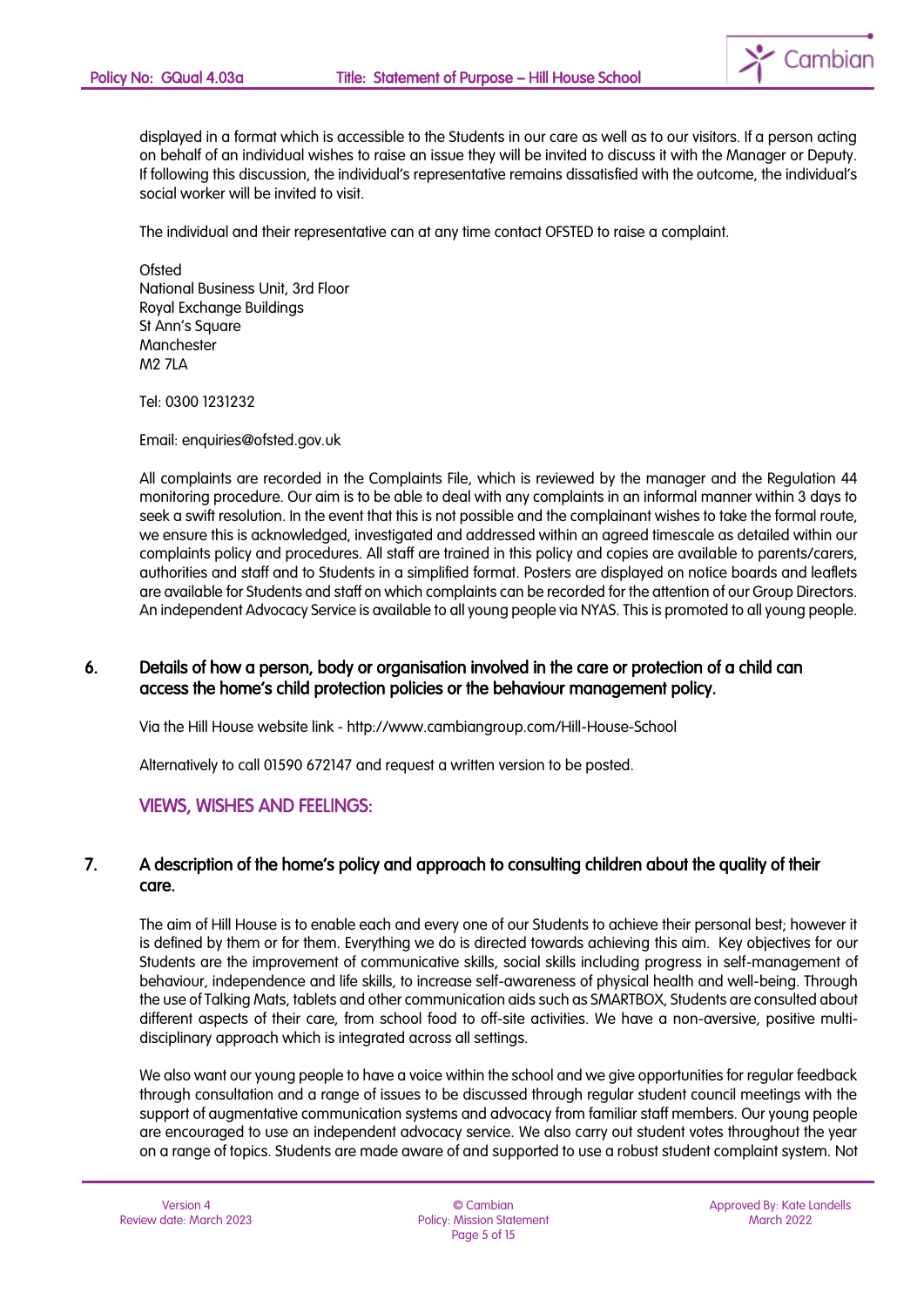Cambian

all of our students may understand the differences between requests, complaints and other communications. It is vital they have access to a range of means by which to communicate their views and thoughts. Our Speech and Language therapist ensures staff are familiar with individual's preferences and styles of communication.

A description of the home's policy and approach in relation to:

(a) Anti-discriminatory practice in respect of children and their families; and

We believe that children with additional needs should share the same rights as all members of society, where these are appropriate and in their best interests.

Within the statutory framework provided by current legislation and regulations, staff of Caretech Group work to protect and promote for all people with special needs the right:

- to live full and independent lives to the maximum of their potential to a full, accurate and unbiased assessment of their special needs
- to a range of education, care, health and other associated support services required to meet all their needs
- to be involved in decisions affecting their lives and to have their wishes, as far as possible, ascertained and respected utilizing the option of their own Digital Story to be created to share their wishes
- to appropriate guidance, counselling and care which promote their physical, mental and spiritual health and well-being
- to safe, attractive and comfortable living accommodation with privacy to adequate food, clothing, space and other necessities of life
- to the equipment, assistance and support services needed to enable them to live with dianity
- to the degree of freedom of movement which is consistent with their health, safety and well-being to participate in and benefit from cultural, entertainment, recreational and sporting activities where possible, to use facilities and services in the community
- to develop relationships without exploitation or coercion to the full protection of the law
- to be protected from all forms of abuse and from the fear or threat of abuse
- of access to information contained in their personal records, where this does not conflict with statutory regulations or threaten their well-being
- to supportive intervention to promote positive behaviour and to protect them from harm
- of access to suitably qualified, experienced and sympathetic staff in sufficient numbers to maintain quality of service
- to financial support sufficient to maintain their quality of life
- to have links with home and family promoted and maintained to positive recognition of cultural and religious diversity.
- (b) Children's rights.

In light of our strongly held belief in these rights of the Children and young People in our care, we undertake the duty to promote them through the provision we make for our Children and young People.

### EDUCATION:

### 8. Details of provision to support children with special educational needs.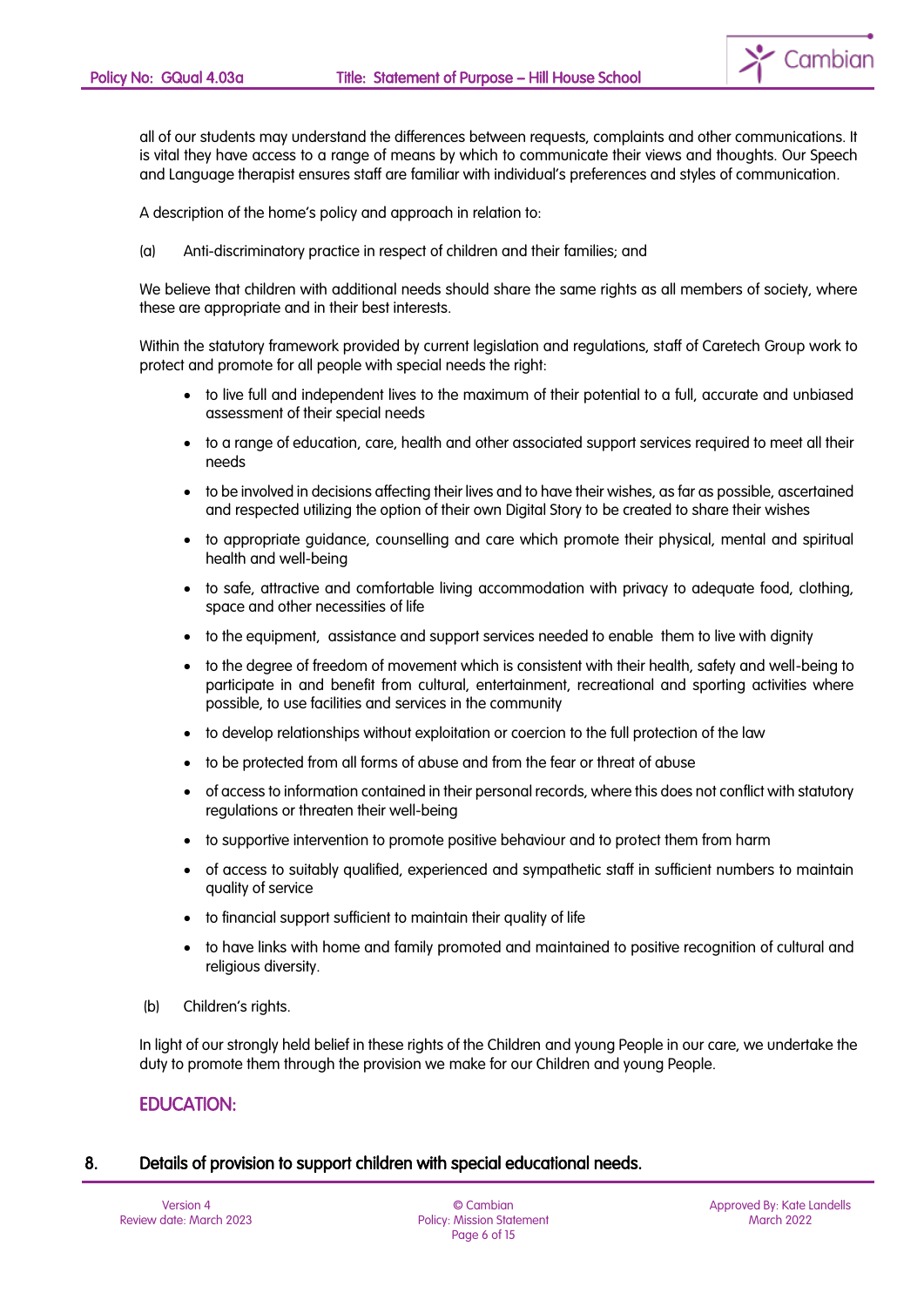

Each Student has an Individual Education Plan (IEP) which is linked to their Education, Health and Care Plan (EHCP) and is drawn up with staff across care, education and therapeutic settings to encourage consistency and enable small steps of progress. Outcomes are regularly reviewed by staff on an ongoing basis, with a formal internal review with all involved parties on a termly basis during the IEP Review meetings. Hill House has access to a diverse multi-disciplinary clinical team both on and off site.

Our clinical team works alongside and in partnership with the whole staff teams of care and education, providing training and support to ensure that the whole school environment is effective in meeting the therapeutic needs of the Students. We aim to ensure that all areas of need and objectives from the individual's EHCP are well provided for.

Clinicians contribute to a student's IEP targets and will set and review clinical intervention targets that are based on assessment of a student's skills and functional needs.

### 9. If the home is registered as a school, details of the curriculum provided by the home and the management and structure of the arrangements for education.

In order for students to achieve, we offer a structured, broad, balanced waking day curriculum within a calm, consistent and purposeful environment. The Hill House curriculum incorporates the National Curriculum frameworks. Individual subjects are adapted to take account of the needs and starting points of our learners and tasks and activities are differentiated to enable all to make rapid progress. Throughout the age range, academic subjects are taught and are also used as a vehicle to teach a range of social and independent skills. There is a particular emphasis on vocational life skills and work related learning in the sixth form. Students have access to a number of specialist classrooms which include; DT workshop/Art room and Library. Our young people also have the option of completing AQA awards in leisure time in the home environment. This is key to our extended curriculum offer.

Spiritual, Moral, Social and Cultural Education as well as Relationship and Sex Education are taught as part of the curriculum. Multi faith and cultural festivals are celebrated throughout the year. Citizenship and British values are promoted by providing our young people with opportunities to feel part of a community and to have a voice.

At Hill House we offer a distinct sixth form curriculum for our older students. This curriculum continues to ensure that the students have ongoing literacy and numeracy provision whilst also focusing upon the OCR Life and Living Skills Accreditation. This curriculum provides a progression from the lower school into a more grown up environment where students are supported to develop their independence and vocational skills even further. The sixth form is tailored to ensure that each student is given a suitable preparation for adulthood and life beyond Hill House School.

Throughout the education week students travel through three main pathways: Core Academic / Life Skills, Careers and Work Related Learning / Community.

Students work in small groups and are supported to transition to different locations to take part in structured activities. These include spending time in two college bases, working in our sixth form common room and spending time in a variety of work-based learning environments in the community. Working within smaller groups enables students to practice their independence and allows tutors to plan and deliver a more individualised study programme.

The National Careers Strategy is the government's plan for raising the quality of careers provision. At Hill House we are working with Talentino, a Matrix accredited external career development company affiliated to the professional body The Career Development Institute` and specialising in the career development of young people with SEND. Our education staff at Hill House have been trained by Talentino to deliver the careers programme – `Careers at Every Level – which includes classroom / college based career coaching, work experience, employer engagement, employability skills development and business enterprise

© Cambian Policy: Mission Statement Page 7 of 15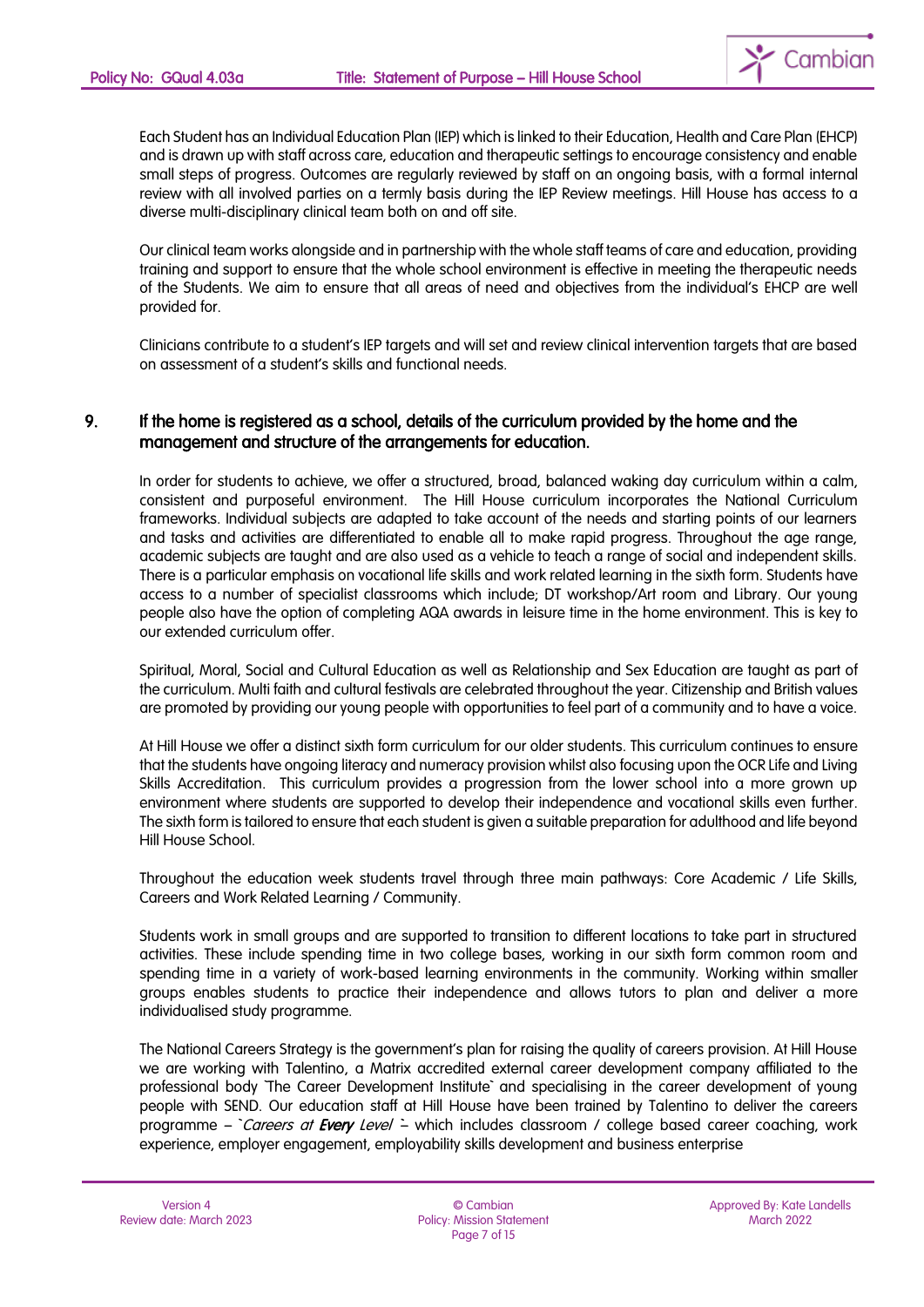

All students at Hill House have the opportunity to develop their skills, knowledge and understanding through access to our careers programme. There are many benefits and there are a range of potential career outcomes for our students including; improving work related skills for supported living, supported volunteering and the possibility of supported employment in some cases

The teaching of careers enables our students to understand, experience and interact with the world of work. The curriculum offers opportunities to learn about rights and responsibilities and working together as well as exploring a variety of jobs and tasks on site at Hill House. We teach our students about how to get ready for work and the tools that might be needed in order to complete a task

The curriculum also offers a variety of options for work experience in the wider community with links to local businesses and projects. The curriculum also offers opportunities for students to be involved in mini-enterprise projects at the school. We offer an annual careers week where all students at the school have the opportunity to learn about and experience the world of work. Local companies and organisations visit the school to run workshops and students also have the chance the visit groups out in the community.

Careers education and awareness is also promoted through individually planned work experience. This takes into consideration personal preference and strengths and is often planned as a result of direct consultation with a student. Work experience is planned either on or off site but with the aim for all students to experience some kind of off - site work experience at some point during their time at Hill House School. We also have a link with our local sixth form college and students from Hill House have the opportunity to work at their Skills Centre where they can learn skills in marine engineering, brick laying and plumbing, carpentry and upholstery.

The careers curriculum includes opportunities for students to respect values and opinions of others, use their investigative skills, work together collaboratively and learn how to stay healthy. Students have the opportunity to contribute their ideas and to make choices. Students learn through practical experiences about what is right and wrong and learn to develop respect for others. Hill House also works to ensure that students develop a knowledge and respect for public institutions and services in England. Within the careers curriculum students have the opportunity to visit a range of public institutions such as police, fire stations and courts of law to further develop their knowledge.

The Students are consulted on a regular basis on a range of subjects. A variety of methods are used including visual symbol based questionnaires and talking mats. Regular student council meetings provide the students with opportunities to vote on whole school issues and a student request system enables students to have their say at any time.

Students are assessed using the "Hill House School Curriculum" framework composed of "I can" statements which capture the broken down and measurable steps of progress which contribute to the overall attainment for a student. Progress is analyzed termly in order to inform future planning, assess effectiveness of current methodology and to action interventions in a timely manner. Reports are sent to parents and authorities on progress achieved.

Although the "Hill House School Curriculum" framework is undergoing constant development ensuring that the targets are tailored to more closely match the needs of our students. Measuring, recording progress and capturing evidence against these outcomes is facilitated using the **Show Progress** assessment tool. All students at Hill House School have been assessed in core subjects (English, Math's, and PSHE/RSE using the "Hill House School Curriculum" assessment model.

Non – core delivery continues to be enhanced by the embedding of new "Thematic" approaches to learning which have covered the Arts, Music and Humanities. Over the course of the year students in KS3/4 study three thematic units incorporating all these subjects under one theme. This enables the students to gain a greater understanding and make links across a range of subjects whilst at the same time still working towards individual targets in each subject area. The Thematic Units support our curriculum intent to provide highly positive, memorable experiences and rich opportunities for high quality learning. This approach is also

© Cambian Policy: Mission Statement Page 8 of 15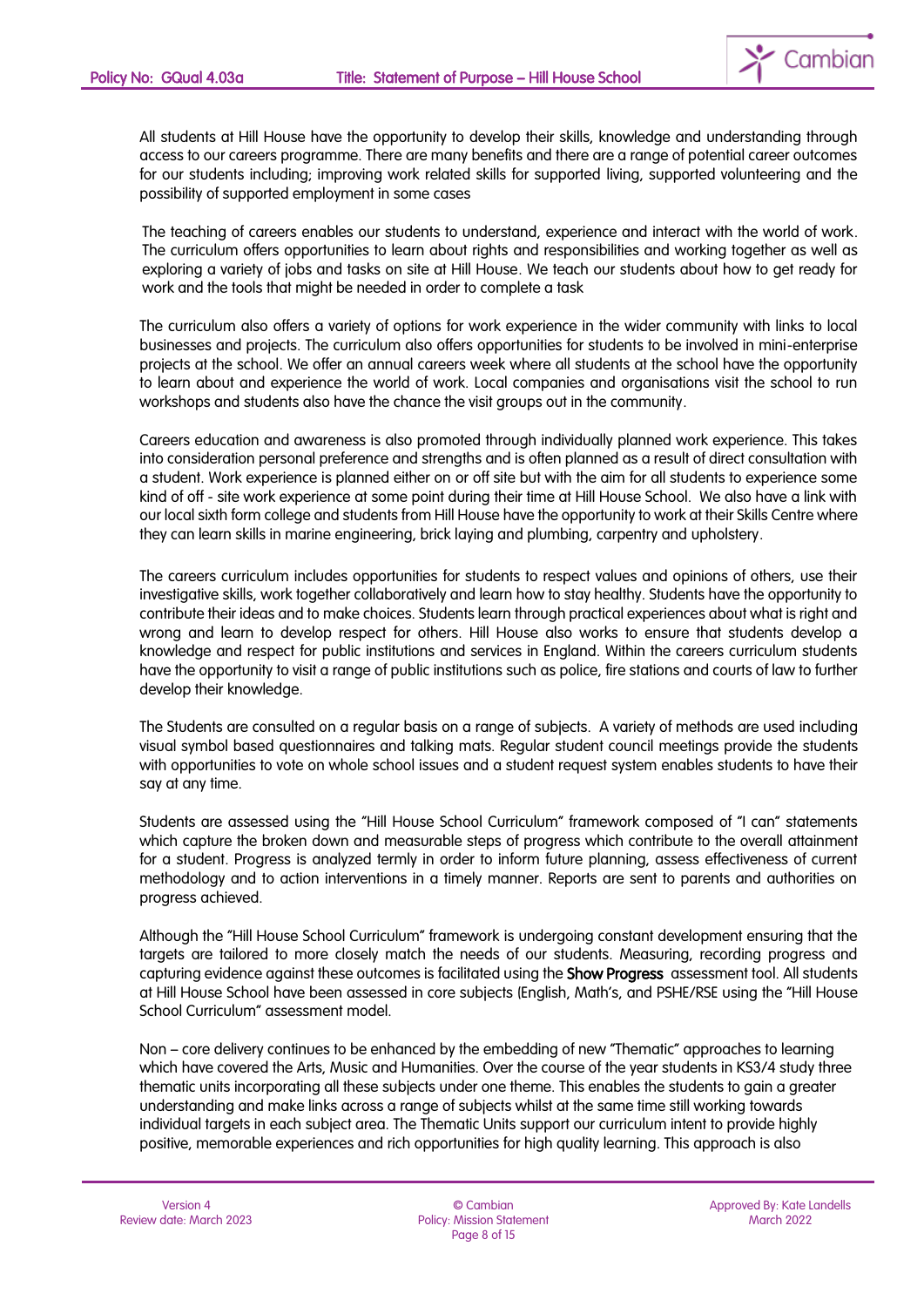

supported by the wide range of visits to local institutions and places of worship, trips and co-curricular activities that form part of the curriculum and support the delivery and experience of these subjects.

All Students at Hill House have the opportunity to work towards a form of accreditation from AQA (Assessment and Qualifications Alliance) which aims to provide recognition for achievements. Students work to achieve units alongside curriculum topics, gaining awards in academic subjects as well as achieving accreditation for learning a life skill. We continue to strive to ensure that in the sixth form the students have access to a curriculum that enables them to achieve more and more of these external accreditations with an increasing focus on vocational and work related learning. Sixth form students have the opportunity to work towards OCR `Life and Living Skills` awards and some students also work towards Entry level awards.

Through the Hill House curriculum, learning continues out of 'taught time'. The Care Activity planners ensure there is a global approach to learning and that there are links across both the education and care setting. This extended curriculum allows for the generalization and consolidation of skills.

Throughout the Covid Pandemic, Students have been learning in home-based Learning Bubbles with an allocated Education team to each home. This has enabled us to ensure greater continuity of education, care and therapeutic input as possible at this time. We are very pleased to have been able to return to the classroom environment when possible.

## 10. If the home is not registered as a school, the arrangements for children to attend local schools and the provision made by the home to promote children's educational achievement.

N/A

## ENJOYMENT AND ACHIEVEMENT:

### 11. The arrangements for enabling children to take part in and benefit from a variety of activities that meet their needs and develop and reflect their creative, intellectual, physical and social interests and skills.

A broad range of opportunities for Students to enjoy and achieve is facilitated by a blend of on-site and off- site activities. These can range from on-site visits from the Orchestra of St John, Zoo Lab and the local Fish and Chip van to accessing Bushcraft sessions offsite, visiting the theatre in Southampton, Calshot Activity Centre for wall climbing club to regular visits to the local library and village shop. Students are encouraged to vote for group trips within their 'Student council meeting'. Access to the community is seen as an important part of our Students' development and, to this end, trips to support learning are scheduled several times a week. For many of our Students this is a big step forward. All excursions are risk assessed and carefully planned to meet our young peoples' individual needs. Regular Yoga, Rhythm & Dance and Food Explorer Clubs take place as part of the Wellbeing initiative at Hill House.

The care and welfare of our young people is very important to us so we have developed an extensive schoolbased clinical team to support their complex needs. The full-time speech and language therapist, occupational therapist and assistant psychologist work through a multi-disciplinary approach with our education and residential staff team to ensure a cohesive service delivery. Clinical Psychologist, Consultant Adolescent & Child Psychiatrist and specialist Community Paediatrician enhance this with additional expertise. A dedicated Health Care Manager and Assistant oversee all healthcare needs and medication management, working closely together with our Wellbeing Lead. All therapeutic staff have clinical supervision appropriate to their specialism. Music lessons, music therapy and a range of therapeutic sessions add a further dimension for those that will benefit. Our Behaviour Support Team work closely with all staff to ensure staff and Students receive debriefs and support when needed and take opportunities to learn from any incidents. A Nurture Programme is in place at Hill House offering additional support as and when it is needed. Hill House School is situated on the edge of the

© Cambian Policy: Mission Statement Page 9 of 15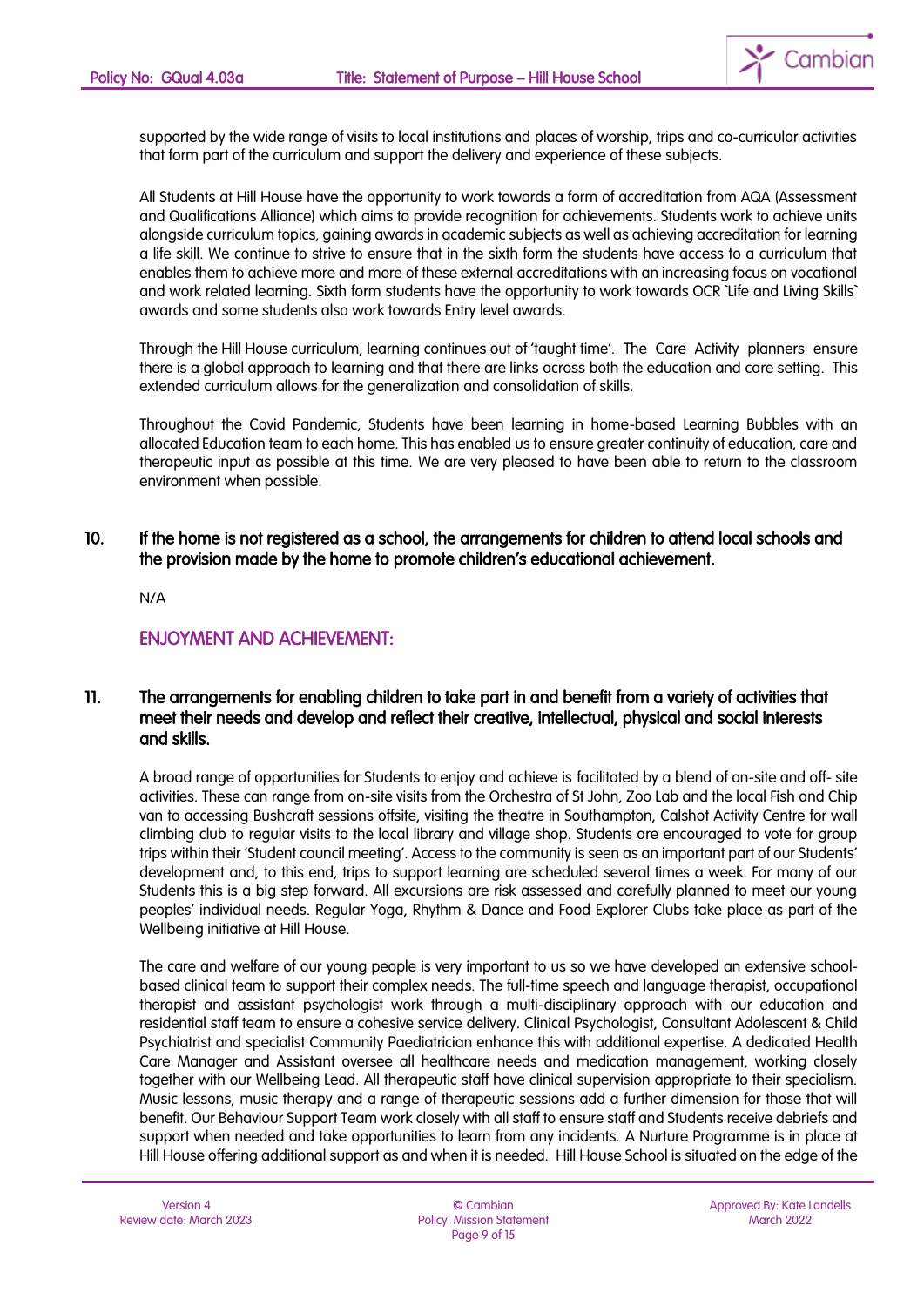

New Forest National Park and the coastal town of Lymington. The education and residential accommodation are contained within one enclosed campus.

#### HEALTH:

#### 12. Details of any healthcare or therapy provided, including:

(a) Details of the qualifications and professional supervision of the staff involved in providing any healthcare or therapy; and

(b) Information about how the effectiveness of any healthcare or therapy provided is measured, the evidence demonstrating its effectiveness and details of how the information or the evidence can be accessed.

Having such a range of therapies available, delivered by experienced practitioners who work as a team, is of great benefit in supporting our Students reach their full potential. All clinical staff receive supervision in accordance with the requirements of their professional body. All Students placed at Hill House will have an annual medical review with our Consultant Paediatrician and will be registered with a local General Practitioner in Lymington. The General Practitioner, as well as seeing Students in the surgery, also visits the school on a needs led basis. Students will also be registered with a local dentist and if appropriate, an optician. Health care and medical needs are identified and are recorded in the Students' care plan and health record.

The general health needs of each individual are monitored by the Health Care Manager. Staff encourage and support Students to maintain good personal hygiene at all times. They are encouraged to bathe daily and Students have access to a range of toiletries to meet their needs. Staff support Students with personal care as appropriate and toileting and sleep hygiene programmes are developed by the Occupational Therapist and Health Care Manager to support Students to gain greater independence.

#### Storage of Medication

All medicines are kept in a locked room and are locked into a medical cabinet. Non-prescribed drugs are given in accordance with the instructions provided. Senior care staff are fully trained in the safe administration of medication. Staff undertake a comprehensive training module together with competency assessment by the Health Care Manager.

The Therapy team is integrated with all elements of the school and on-site, consists of a Speech and Language Therapist, an Occupational Therapist, Assistant Psychologist, 2 days per week on-site Clinical Psychologist, regular weekly clinic with Consultant Psychiatrist on site. At all times there is access on and off-site to the Group's broader multi-disciplinary clinical team. We also have a Behaviour Support Manager and Assistant, who liaise with care and therapy staff to ensure all staff are supported to learn from incidents and contribute to behaviour support plans and support strategies. We have a Wellbeing Lead who works alongside the team to ensure individual broader needs are catered for and the necessary resources and support are in place to support Wellbeing.

The senior team meet every Monday for a Weekly Risk Assessment meeting to review all students' presentations from the previous week and to plan risk management and arrange proactive strategies where needed. Hill House also holds termly multi-disciplinary meetings to monitor and review progress of EHCP targets. Progress is also monitored through the Annual Review process, and the CLA reviews. A weekly High Priority Group clinic is available to provide regular monitoring and review of higher acuity cases. This comprises of the Registered Manager, Clinical Psychologist, Health Care Manager, care and education and multi-disciplinary team staff. This ensures all input is reviewed and monitored with the focus on the best quality of life and positive education outcomes for the young person involved.

© Cambian Policy: Mission Statement Page 10 of 15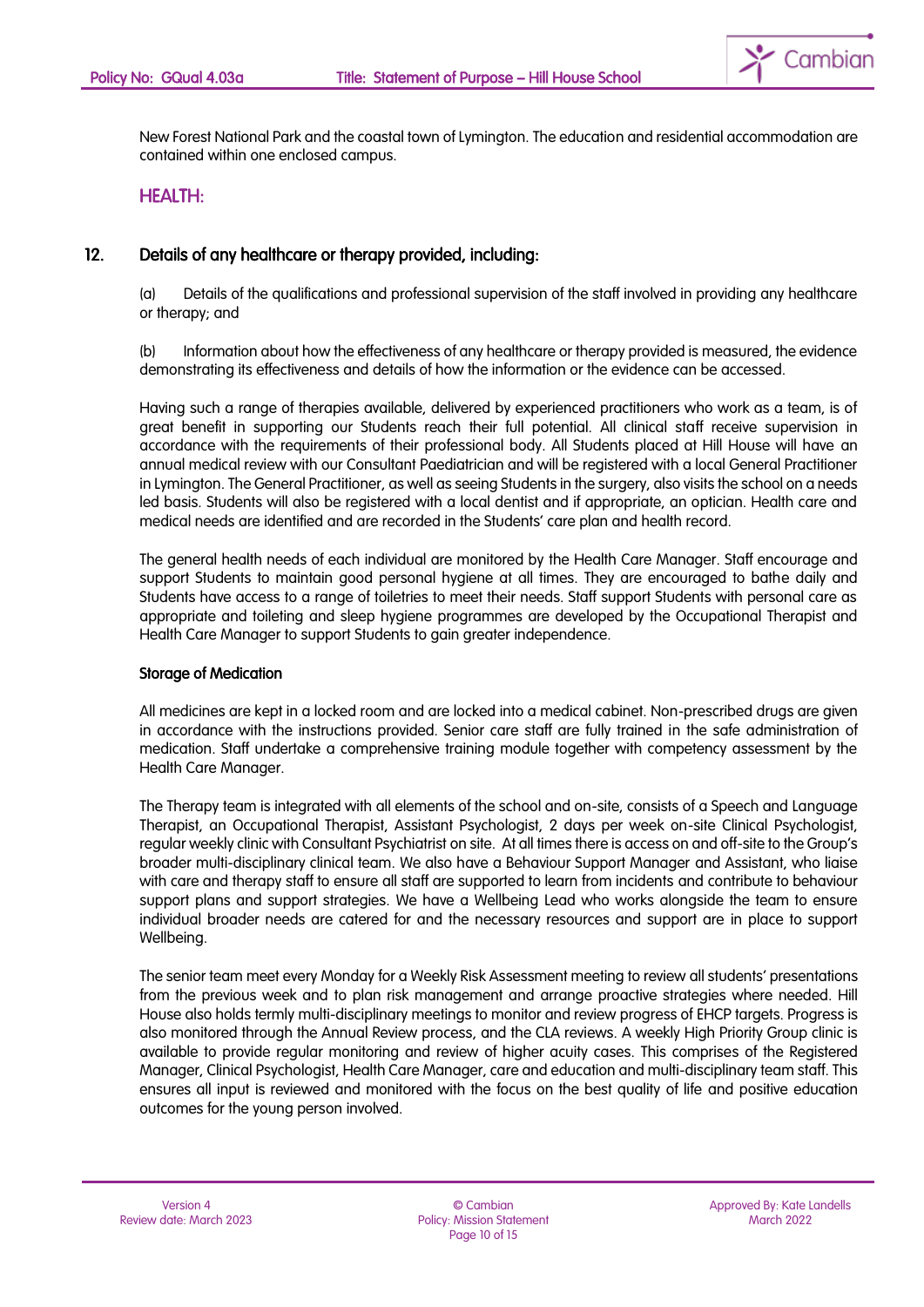

A full list of clinical staff qualifications is available upon request. All clinical staff are listed on the Single Central Register alongside all other staff at the school.

#### POSITIVE RELATIONSHIPS:

#### 13. The arrangements for promoting contact between children and their families and friends.

The team at Hill House work in partnership with parents and carers and promote regular contact through onsite and off-site visits which will be supported according to need. The use of regular weekly reports ensures parents and carers are fully aware of up to date news and able to refer to this during regular telephone or skype contact as arranged. All Students send postcards to parents, often in symbol and picture form, and parents are invited to share key events such as carol service, sports day and birthday parties etc. Social workers are also included in all communication and updates to ensure all progress and challenges can be shared and managed with a transparent and supportive approach.

## PROTECTION OF CHILDREN:

#### 14. A description of the home's approach to the monitoring and surveillance of children.

Students' use of electronic devises in education is filtered and monitored using an industry recognised system. The School operates video/audio monitoring devices for the purpose of medical observation in exceptional circumstances upon the advice and review of appropriate professionals and as agreed with parents and/or social workers as appropriate. There is a CCTV camera on the rear gate to the school premises, registered with the ICO.

#### 15. Details of the home's approach to behavioural support, including information about:

(a) The home's approach to restraint in relation to children; Following statutory guidance on Keeping Children Safe in Education from the Department of Education. It is for front line skilled professionals to use their knowledge and judgement to safeguard and promote the welfare of children in their care, focusing on priorities and being clear about their individual responsibilities and thus we have sought to clarify for the team at Hill House the position with regard to the giving reassurance and b) restraint which use and recording of a) supportive physical intervention which is seeks to restrict an individual. In every case we must ensure that we comply with the Children's Homes (England) Regulations 2015, Regulation 20 "Restraint and Deprivation of Liberty - which requires that restraint must only be used for the purpose of:

- Preventing injury to any person, including the child;
- Preventing serious damage to the property of any person including the child.

Definition of Restraint: Restrictive Intervention is any method which restricts the individual's liberty for example by environmental means, physical means, including mechanical means, holding and physical restraint.

(b) How persons working in the home are trained in restraint and how their competence is assessed.

Our client group includes those who often exist in highly anxious states and find communication difficult. This can lead to some Students exhibiting extreme behaviours, which are often physically challenging. We have a strong ethos of positive intervention and a detailed policy on the use of physical management.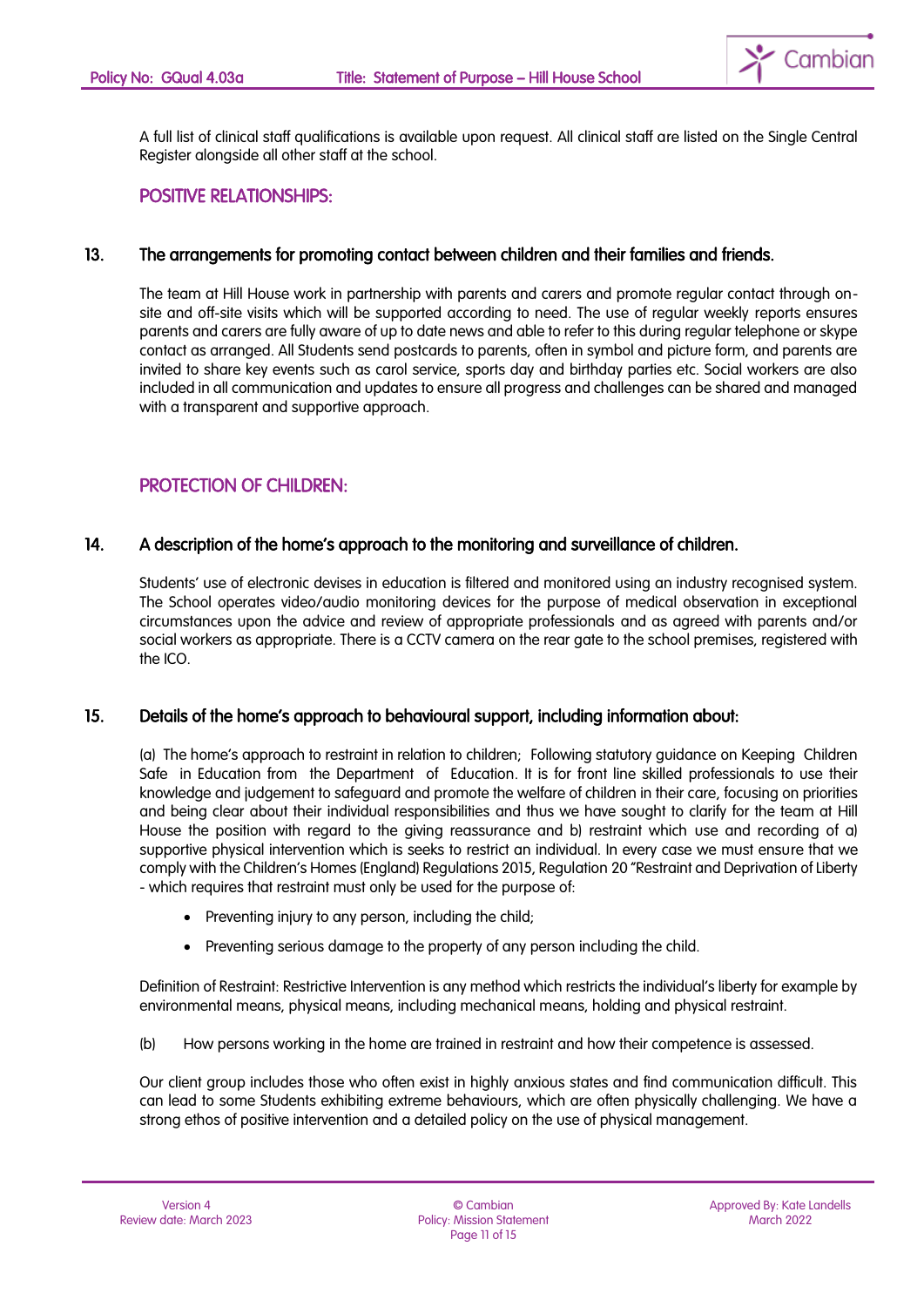

Sanctions and punishment are not considered appropriate for our young people, however we will teach natural tolerance and promote the ability to understand. All incidents involving Students and any physical support used are analysed with debriefing and detailed reporting to parents/carers and authorities, where appropriate. Each individual has an agreed Behaviour Support Plan and Individual Risk Assessment. All staff are trained in proactive strategies as well as reactive, as a last resort, to support Students. This training is regularly updated. Understanding the functions of our young peoples' behaviour and how ASD Students view the world is essential when supporting Students with behaviours which may challenge. Through the provision of a secure and predictable environment, in which all staff follow a consistent approach to behaviour management, Students are encouraged to develop strategies for self-management and coping with change. Through positive intervention all Students have the opportunity to demonstrate and celebrate achievement and develop enhanced selfesteem.

Always working towards a restraint-free environment, the school's non-aversive behavioural approach is the MAPA approach from the Crisis Prevention Institute (CPI). The aim is always to encourage positive behaviour through an analysis of why our Students behave in the way they do. We believe that all behaviour has a specific function to the individual and through the replacement of unwanted behaviours with a more appropriate alternative we encourage more appropriate behaviour. The School's Multi-Disciplinary Team work closely together to this end, providing a truly holistic approach.

All relevant staff have undergone MAPA training at the appropriate level. This approach aims to ensure that everyone involved in crisis situations which may include disruptive, challenging or violent behaviour can maintain the care, welfare, safety and security of all involved. The MAPA programme aims to ensure that the necessary foundation skills will reduce the likelihood of risky or dangerous behaviour occurring in the first place, as well as to manage such behaviour when it does occur, using a range of MAPA physical interventions that aim to minimise risk without damaging the professional and supportive relationships between Students. External trainers from the Crisis Prevention Institute have delivered training and assessed all staff undergoing training. Additional training can be given to individual teams at Levels 3 and 4, relating directly to the young peoples' needs within their individual residential unit. Annual refresher training will be given to all MAPA practitioners. In addition, consultancy can be offered to the school to meet exceptional individual needs. Throughout the covid pandemic, adjustments have been made to the delivery of training, however an on-site MAPA Instructor is available to support and consult as needed.

Using a data analysis approach to recording all behaviours, we are able to see any trends within behaviours and use this information to inform decisions about our approach. The whole school team has an open and transparent approach whereby they can nominate colleagues for a Monthly 'Recognition of Good Practice' award to highlight particularly good and outstanding practice. Similarly any concerns about practice are encouraged to be shared and learned from in order for us to benefit from a reflective approach. A learning culture for all is nurtured and valued.

#### LEADERSHIP AND MANAGEMENT:

#### 16. The name and work address of:

- (a) The registered provider: The proprietor of the school is Farouq Sheikh, Chair of the CareTech Board. The representative of the Proprietor of the school, whose address for correspondence during both term times and holidays, is: Andrew Sutherland, Managing Director Education, Metropolitan House, 3 Darkes Lane, Potters Bar, Hertfordshire EN6 1AG. The telephone number on which the representative of the proprietor may be contacted is 07701314378.
- (b) The responsible individual: Katherine Landells

Hill House School, Rope Hill Boldre, Lymington, Hampshire SO41 8NE

Tel: 01590 672147

Version 4 Review date: March 2023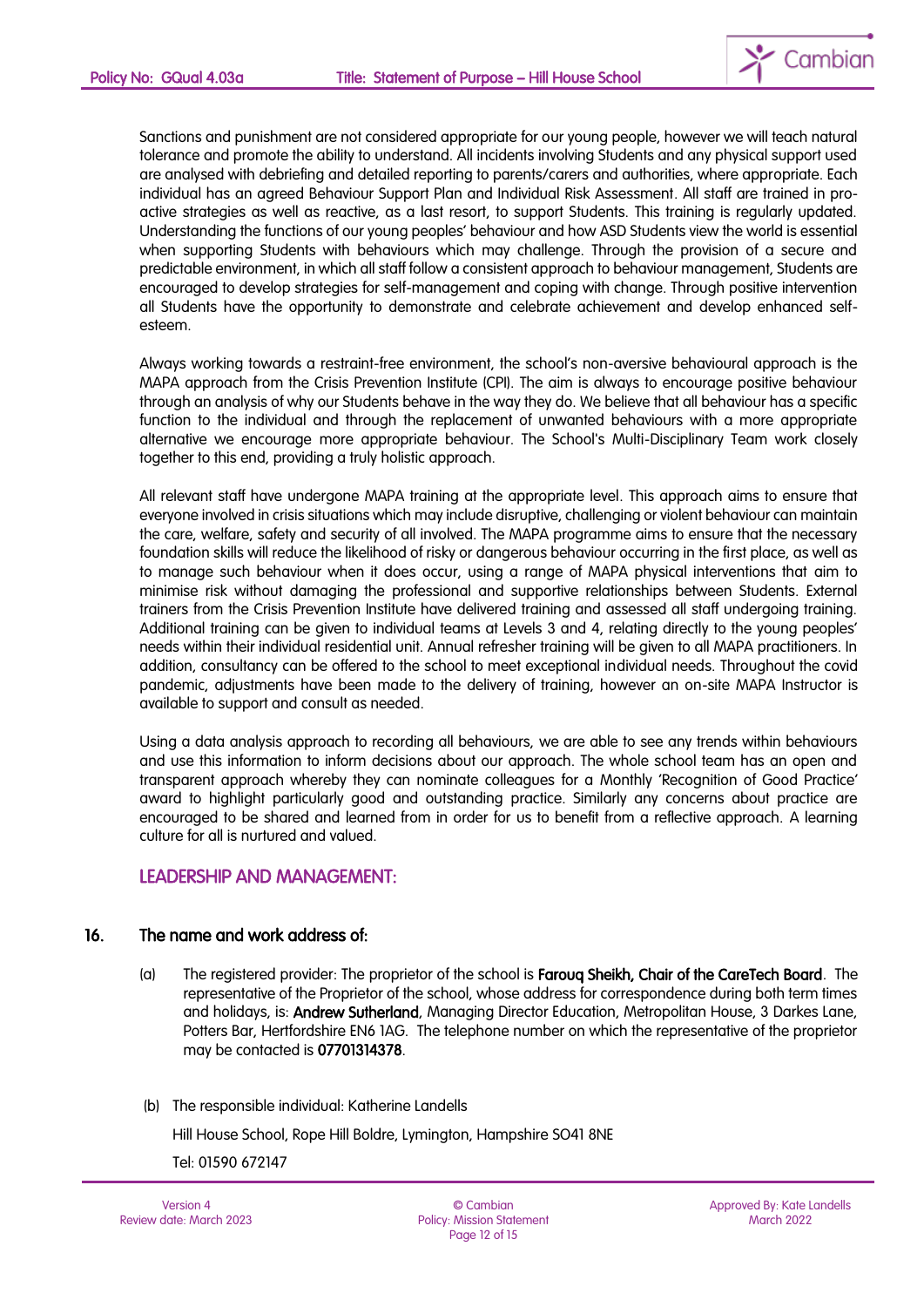

(c) The registered manager (awaiting registration, application made): Head of Care - Kirsty Marsden Hill House School, Rope Hill Boldre, Lymington, Hampshire SO41 8NE Tel: 01590 672147

### 17. Details of the experience and qualifications of staff, including any staff commissioned to provide education or health care.

Residential staff all have experience of learning disability/ Autistic Spectrum Disorder. Staff are expected to be qualified to NVQ level 3, QCF or RQF diploma and if on joining Hill House School they have yet to achieve this, upon successful completion of probation, they are enrolled onto the programme and supported by our on-site Assessor. Senior Care Managers are enrolled onto the Level 5 qualification.

Education staff are experienced and trained in special educational needs.

The health and therapy team are all experienced and qualified practitioners.

A full list of qualifications is available for inspection.

#### 18. Details of the management and staffing structure of the home, including arrangements for the professional supervision of staff, including staffs that provide education or health care.

Hill House School is managed by the Cambian Group as a part of Caretech. A strength of the Cambian Group is the training provided by the company. Every member of staff, prior to commencing work, completes an initial two-week induction which includes time set aside for observation of working practice. All staff teams, including care, teaching and therapists, receive regular supervision in line with policy and as per the requirements of their specific roles. Hill House School encourages on-going professional development and QCF accreditation for staff. All staff members receive regular updates on key training programmes e.g. child and adult safeguarding, through both face to face and online training modules. When staff members initially start employment they are on a 6 month probationary period and following their success they then continue to receive regular supervision and appraisal. There are 6 training days each year for each care team utilising both internal and external training opportunities. Full staff training records are available from the school office.

Hill House School employs approximately 140 people, including the Senior Management Team consisting of the Principal, Vice Principal & Head of Education, Deputy Head,, Registered Manager, Health Care Manager and Assistant, Site Manager and Business Finance Manager, 7 teachers, 3 Senior Teaching Assistant and 9 Teaching Assistants, Consultant Psychiatrist, Clinical Psychologist, Assistant Psychologist (BSc Psychology), 1 Speech and Language Therapist and Occupational Therapist and Wellbeing Lead. Residential staff comprises a Registered Manager and two Care Managers and six Team Managers. Each of these Managers oversees a residential home with allocated staff. Each unit has 2 Assistant Team Managers. In addition, we have a Team Manager and Assistant with specific responsibility for Behaviour Management support and who is available to all staff to support with analyzing, recording and reflecting after any challenging situations in order that an ethos of positive reflective practice is promoted. The 2 night teams are each led by a Team Manager and Assistant Team Manager. Additional staff include an ICT Technician, 3 Administrators and 2 Administrator Assistants, Qualifications and Credits Framework assessor/verifier and a core team of two cooks, 9 domestic assistants and 4 maintenance staff.

#### 19. If the staff are all of one sex, or mainly of one sex, a description of how the home promotes appropriate role models of both sexes.

© Cambian Policy: Mission Statement Page 13 of 15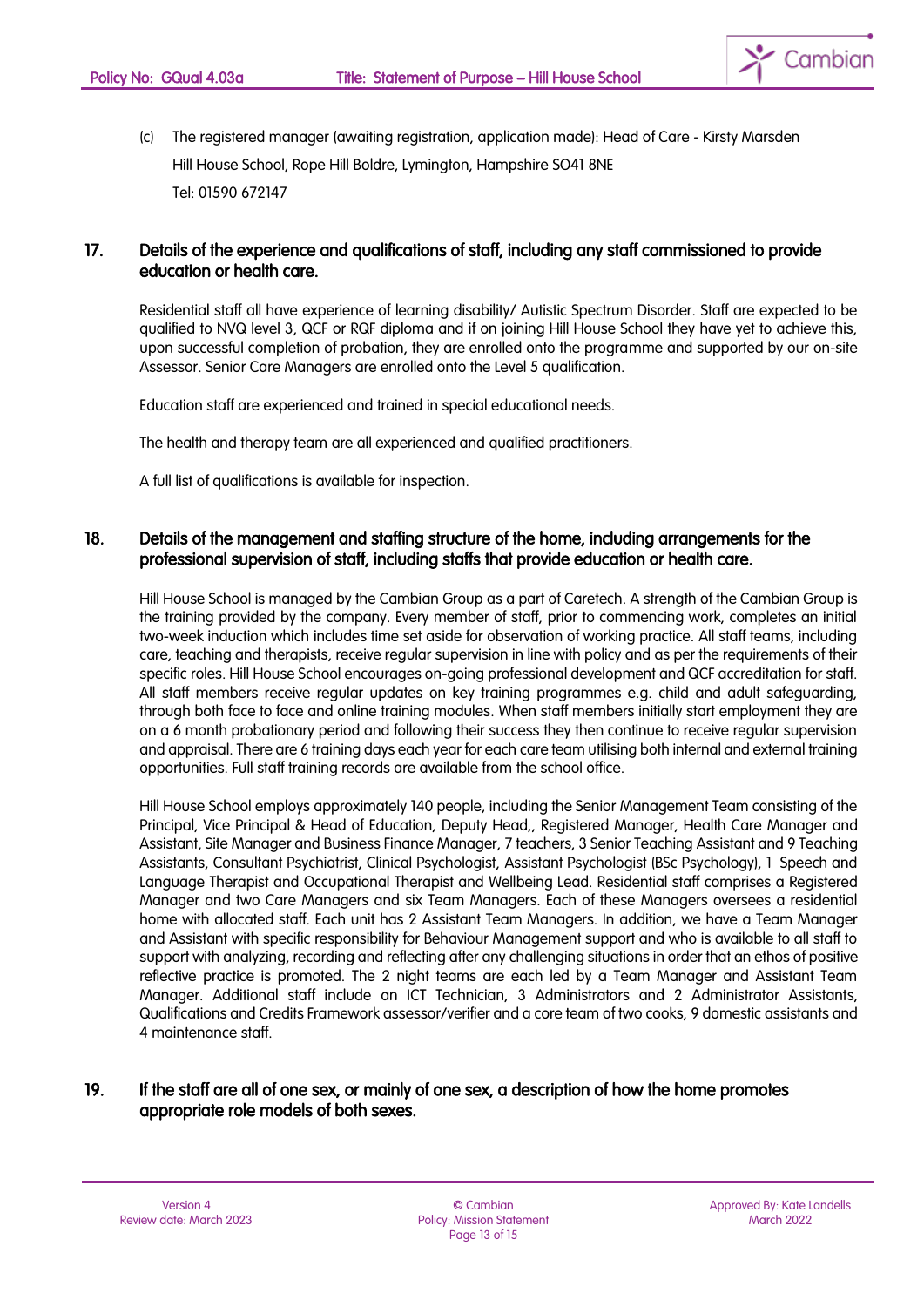

Staff working at Hill House are of a balanced gender mix. All staff are trained and supported to present as positive role models. Staff are blended in teams across residential and education settings, with female staff leading on supporting all female Students with personal care.

#### CARE PLANNING:

#### 20. Any criteria used for the admission of children to the home, including any policies and procedures for emergency admission.

The majority of Students are referred and placed by their Local Education Authorities, often supported by Social Services and sometimes Health Services. Some Students are privately funded. In addition, Hill House School offers day placements for local Students. All Students are placed subject to a comprehensive initial assessment period of twelve weeks. The admission of the new individual can be a difficult time and we aim to make the transition as smooth as possible. During the referral process, consideration is given to how they will adapt to the new environment and how the service can meet the needs of the individual. In addition, the needs of the young people already at Hill House will be considered, to ensure that the impact any admission on the existing group of young people may have has been fully considered.

Prospective Students are assessed initially in their own setting by senior staff and the multi-disciplinary team, with psychiatric input as necessary. All Students will be assessed by the Registered Manager and information gathered is added to that received from Local Authorities or other placing bodies.

All Students have a level of learning difficulty which renders them unable to function in a mainstream or state special school setting. Admissions can take place at any time during the year. Referrals and enquiries are made through the Cambian Admissions Team or Kate Landells, and can be made by parents, local authorities, social services departments or health authorities. Visits from prospective parents and representatives of placing authorities are always welcome at any time. Students are admitted following a thorough assessment by a member of the Senior Management Team and colleagues and there is a detailed admissions policy that can be viewed at the request of the referring person outlining the process.

### Further Information

Admissions can take place at any time during the year. Referrals and enquiries are made through the Cambian Admissions Team or the Principal, Kate Landells, and can be made by parents, local authorities, social services departments or health authorities. Visits from prospective parents and representatives of placing authorities are always welcome at any time. Children are admitted following a thorough assessment by members of the Senior Management Team and there is a detailed admissions policy that can be viewed at the request of the referring person outlining the process.

Admissions line: 0800 288 9779

Hill House School is happy to provide any of the above mentioned policies, an organization chart and a school prospectus to parents and other stakeholders upon request.

Additional Contact Details

The Children's Commissioner for England: The Office of the Children's Commissioner Sanctuary Buildings

20 Great Smith Street London

SW1P 3BT

Tel: 0800 528 0731 advice.team@childrenscommissioner.gsi.gov.uk

Child Protection Services:

Version 4 Review date: March 2023

© Cambian Policy: Mission Statement Page 14 of 15

Approved By: Kate Landells March 2022